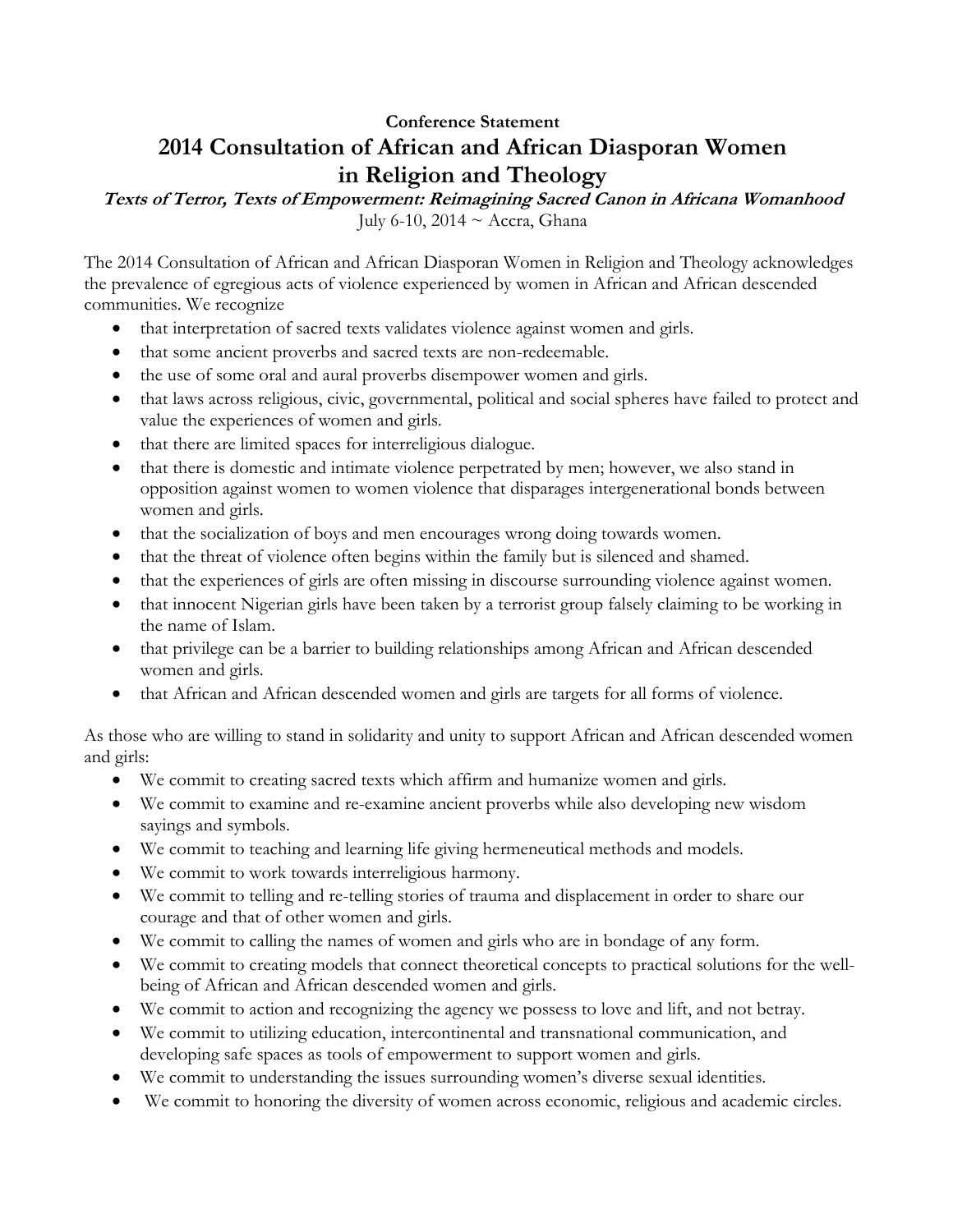- We commit to partnering with our male allies to promote healthy masculinities.
- We commit to use our privilege to advocate for justice on behalf of others.
- We commit to loving our neighbor but also correcting our neighbor if the neighbor is in error.
- We will continue to strive in hope, and in line with the proverb, *Nyame, biribi wo soro, ma enka yen nsa:* God, there is something in the heavens. Let it get into our hands.

In the spirit of Unity, the 2014 Consultation of African and African Diasporan Women in Religion and Theology has adopted the official song of the Federation of Muslim Women's Association in Ghana (FOMWAG).

With U N I T Y, we are all one. In Ghana, we are all one. With U N I T Y, we are all one. In Kenya, we are all one. In Nigeria, we are all one. With U N I T Y, we are all one. Islamic women, we are all one. Christian women, we are all one. Traditional women practitioners, we are all one. With U N I T Y, we are all one.